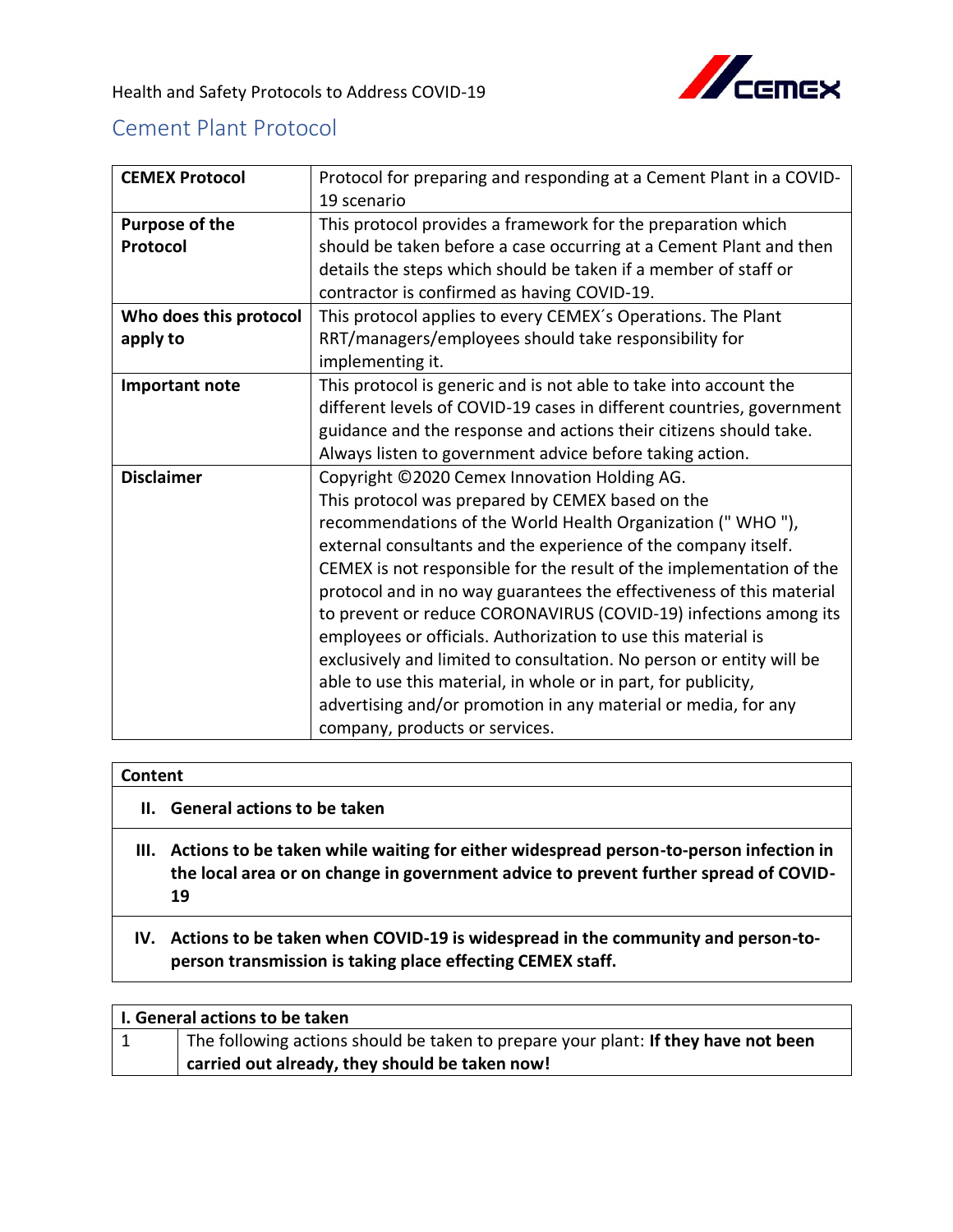

|      | I. General actions to be taken                                                          |  |
|------|-----------------------------------------------------------------------------------------|--|
| 1.1  | Agree who will take responsibility for planning for COVID-19 on-site and this should be |  |
|      | the RRT. Make sure that all members of the team are available to plan and that each     |  |
|      | member of the team has a deputy.                                                        |  |
| 1.2  | Set up a mechanism where all operational units report to the Plant RRT about any        |  |
|      | occurrence, increase in threat, changes in staff behavior or case number turning up,    |  |
|      | and report this to the RRT continuously as necessary.                                   |  |
| 1.3  | Agree with the Plant Director and the Country President, the authority, decision-       |  |
|      | making powers, spending limits and reporting structure of the Plant RRT.                |  |
| 1.4  | Implement any government guidance on handwashing, use of tissues and sneezing           |  |
|      | protocols as well as limiting personal contacts such as greetings kissing and           |  |
|      | handshakes. Implement guidance on placing anti-bacterial hand rub in public areas to    |  |
|      | allow for additional handwashing and implement additional cleaning regimes              |  |
|      | especially in public areas. Make use of government posters and texts for                |  |
|      | communications and notices. Please refer to "PANDEMICS-Personal hygiene                 |  |
|      | protocols" and "PANDEMICS-Workplace cleaning procedures" for further information.       |  |
| 1.5  | Implement and/or reinforce screening protocols at the plant and critical areas such as  |  |
|      | the accesses to the COP and Laboratory. (temperature measurement and                    |  |
|      | questionnaire). Please refer to "PANDEMICS-Screening at workplace protocol" for         |  |
|      | further information.                                                                    |  |
| 1.6  | Implement a process to keep sufficient inventory and establish agreements with          |  |
|      | suppliers to maintain inventories of liquid soap, disposable towels, tissues,           |  |
|      | antibacterial gel and Personal Protective Equipment for COVID-19 (COVID-PPE).           |  |
|      | COVID-PPE could include gloves, medical masks, goggles or a face shield, and gowns.     |  |
| 1.7  | Inform to the Country, that the RRT is in place and planning for the possible           |  |
|      | pandemic.                                                                               |  |
| 1.8  | Designate a member of the team to be responsible for reading national or local          |  |
|      | guidance and informing the team if there are changes that could affect CEMEX or its     |  |
|      | response. Agree also with the National RRT where CEMEX Central specific advice will     |  |
|      | come from, direct from Central, through ERM or the National RRT.                        |  |
| 1.9  | Confirm that you have a nearby health service provider to attend suspected cases. i.e.  |  |
|      | agreements with clinics.                                                                |  |
| 1.10 | Review the steps which can be taken to prevent or delay the likelihood of infection     |  |
|      | within the plant. All steps may not be possible within all plants. All possible options |  |
|      | should be documented so they can be deployed if required:                               |  |
|      | Prevent customers and visitors from coming on site.<br>а.                               |  |
|      | Identify support, management and administration staff who can work remotely.<br>b.      |  |
|      | Identify if they have the means to do remote work (laptops, access to VPN,              |  |
|      | home broadband) and then check them working remotely for a day if they don't            |  |
|      | regularly.                                                                              |  |
|      | Take precautions to ensure that shifts, especially those in the control room, do<br>c.  |  |
|      | not intersect in the room during the shift change. This could include working a         |  |
|      | longer shift to enable a reserve shift. Handover by phone rather than face to           |  |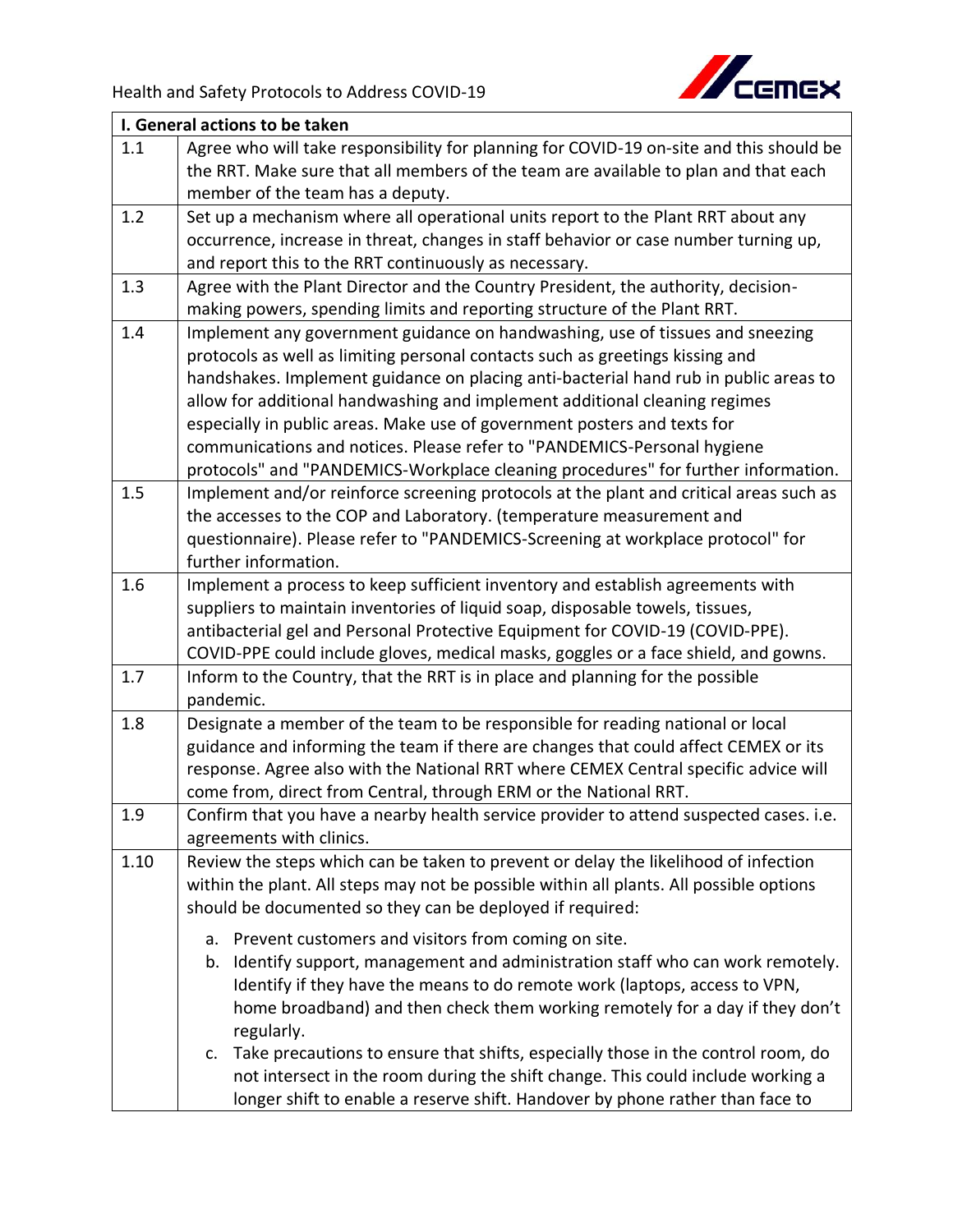

|      | I. General actions to be taken                                                                                                                                                                                                                                                                                                                                                                          |  |  |
|------|---------------------------------------------------------------------------------------------------------------------------------------------------------------------------------------------------------------------------------------------------------------------------------------------------------------------------------------------------------------------------------------------------------|--|--|
|      | face and clean all desks, phones, computers and control between shifts. Please<br>refer to the "PANDEMICS-Workplace cleaning procedures" protocol for further<br>information.                                                                                                                                                                                                                           |  |  |
|      | d. Looking at the possibility of closing or regularly cleaning social spaces such as<br>the canteen, cafeteria, restrooms, meeting rooms and other communal areas.<br>Please refer to the "PANDEMICS-Physical distancing protocol" for further<br>information.                                                                                                                                          |  |  |
|      | e. Reduce face to face encounters and promote other ways of communication (i.e.<br>telephone, two ways radios, WhatsApp).<br>Review the use of video conferencing to reduce the need to have face to face<br>f.                                                                                                                                                                                         |  |  |
|      | meetings.<br>If possible split team across different offices.<br>g.<br>Identify alternative staff (i.e. contractors, employees in other areas, retirees)<br>h.<br>that could be drawn on if necessary.                                                                                                                                                                                                  |  |  |
|      | Identify critical vendors/suppliers and, if It is practical, limit the<br>i.<br>access/frequency to deliver their services/products.                                                                                                                                                                                                                                                                    |  |  |
| 1.11 | Review the risks associated with your plant and decide whether the demand for<br>cement is likely to go up or down during this incident. Review production schedules<br>and manpower requirements.                                                                                                                                                                                                      |  |  |
| 1.12 | Identify Skeleton Crew for Cement Plant to have a business/operation continuity.                                                                                                                                                                                                                                                                                                                        |  |  |
| 1.13 | Review the risk to your supply chain based on the COVID-19 effect over the suppliers<br>by country, region or zone, in the case of local suppliers.                                                                                                                                                                                                                                                     |  |  |
| 1.14 | Define how critical the stopping of the plant is related to community/city/state<br>lockdowns, review and prepare the processes to orderly stopping the plant.                                                                                                                                                                                                                                          |  |  |
| 1.15 | Design and practice a desktop BCP exercise with the objective of testing and<br>disseminating protocols with at least three scenarios: Minimum personnel in Central<br>Control Room (CCR), Laboratory (QA) and Maintenance crew.                                                                                                                                                                        |  |  |
| 1.16 | Decide how you will communicate with staff, contractors and customers and inform<br>them where they can go to find the latest information and how to ask questions to<br><b>CEMEX staff.</b>                                                                                                                                                                                                            |  |  |
| 1.17 | Review your Human Resources procedures and see if they need to be updated to<br>reflect government guidance and the changing requirements and working practices<br>associated with COVID-19.                                                                                                                                                                                                            |  |  |
| 1.18 | Review the response plan with a list of possible scenarios of how the incident could<br>develop. These should take into account what has happened worldwide, in adjacent<br>countries and within your local areas. Possible scenarios include:                                                                                                                                                          |  |  |
|      | Country lockdown and no travel to high affected countries.<br>a.<br>b. Government advise to implement social distancing. Please, also refer to the<br>"PANDEMICS-Physical distancing protocol" for further information.<br>A case of COVID-19 being confirmed in a member of operational staff or<br>c.<br>contractors, in the control room, laboratory, and maintenance staff or among<br>admin staff. |  |  |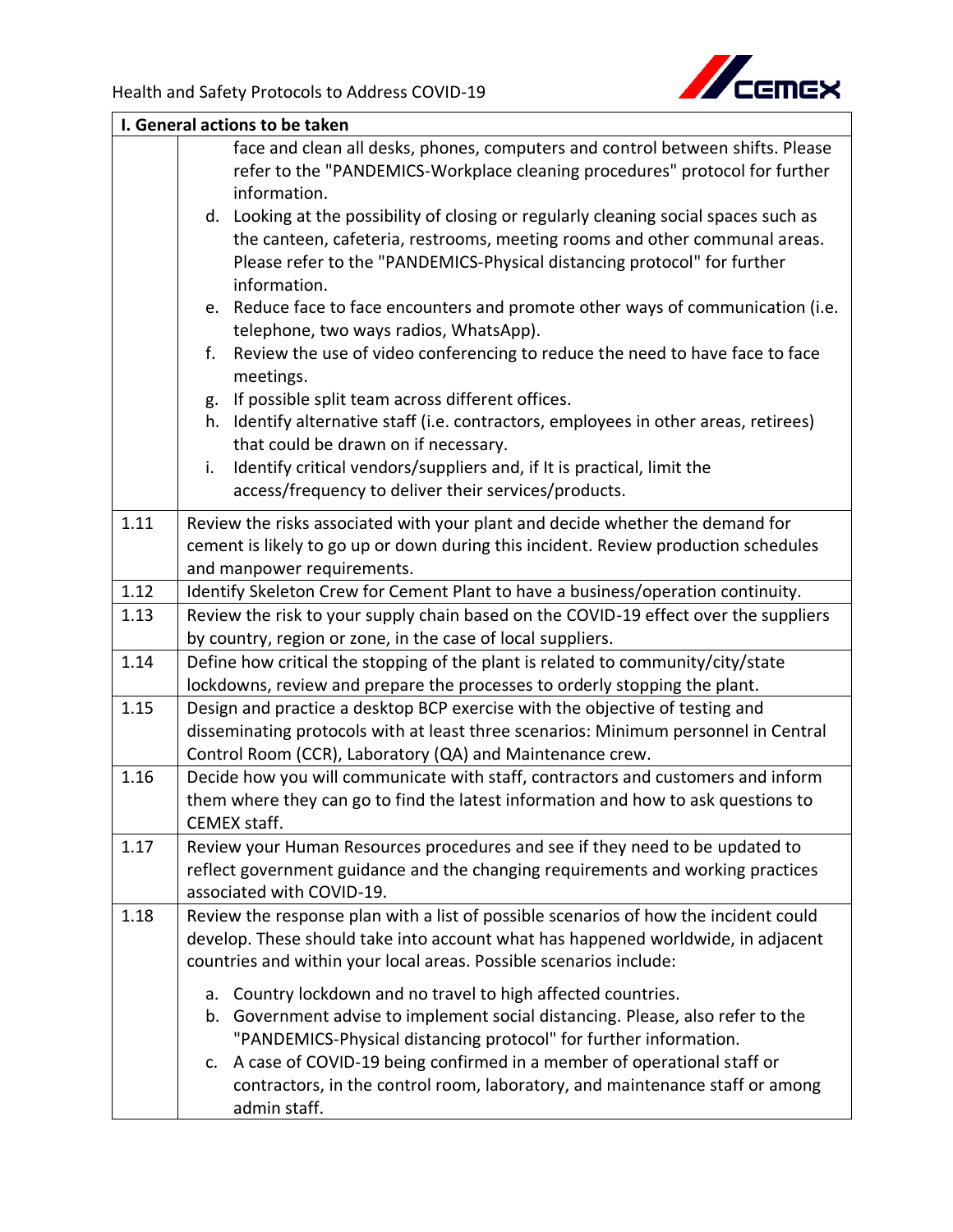**national employees.**



| I. General actions to be taken |                                                                                                                                                                                                                                                                          |  |
|--------------------------------|--------------------------------------------------------------------------------------------------------------------------------------------------------------------------------------------------------------------------------------------------------------------------|--|
|                                | No government advice but the virus is spreading amongst the population.<br>d.                                                                                                                                                                                            |  |
|                                | e. 20% of staff are off sick at the height of a possible pandemic.                                                                                                                                                                                                       |  |
| 1.19                           | Agree who will sign off communications and advice to staff and contractors.                                                                                                                                                                                              |  |
| 1.20                           | Review travel advice/protocols provided by the CEMEX Global Security department                                                                                                                                                                                          |  |
|                                | including which staff can travel to which areas, how travel is signed off and the rule of<br>return of staff from certain areas. Along with local government advice, these<br>protocols and guidelines should be reviewed, implemented and communicated to all<br>staff. |  |
| 1.21                           | Consider if extra precautions have to be taken for staff with underlying health issues.                                                                                                                                                                                  |  |

| Actions to be taken while waiting for either widespread person to person infection in the |                                                                                         |
|-------------------------------------------------------------------------------------------|-----------------------------------------------------------------------------------------|
|                                                                                           | local area or on change in government advice to prevent further spread of COVID-19.     |
| 1.                                                                                        | The RRT should meet every morning at 10 am to review if there has been any change       |
|                                                                                           | in government advice or there has been an event that requires further action or         |
|                                                                                           | communications. If there is no change, this meeting can be short but if there is a      |
|                                                                                           | change then the meeting can proceed to develop a response plan and then                 |
|                                                                                           | communicate it.                                                                         |
| 2.                                                                                        | If government advice changes on sickness e.g. of any person feels ill or has any flu    |
|                                                                                           | symptoms, they should self-isolate at home for 14 days then this should be              |
|                                                                                           | communicated to staff and managers. Human Resources will give follow up to any          |
|                                                                                           | case of sick personnel until his/her total health recovery. If Human Resources rules    |
|                                                                                           | need to be changed then these should also need to be communicated.                      |
| 3.                                                                                        | If the government implements new order to prevent the spread of the virus then as       |
|                                                                                           | appropriate the actions should be implemented at the above point "Review the steps      |
|                                                                                           | which can be taken to prevent or delay the likelihood of infection within the plant".   |
|                                                                                           | Note there is a balance to be had between implementing actions that damage              |
|                                                                                           | CEMEX's business and the protection of staff. If in doubt, ask for guidance from the    |
|                                                                                           | <b>Country RRT.</b>                                                                     |
| 4.                                                                                        | The national government or health service should provide clear guidance on the steps    |
|                                                                                           | to be taken in your area to reduce the chances of infection or what to do if staff feel |
|                                                                                           | ill. This must be followed by all CEMEX employees. If managers feel that government     |
|                                                                                           | advice is not strong enough and, locally or nationally the RRT wants to take extra      |
|                                                                                           | precaution by sending people home if displaying flu symptoms, this should be agreed     |
|                                                                                           | by the country RRT. Individual Plants should not develop their own responses which      |
|                                                                                           | could be different from government advice or those across the rest of CEMEX             |

**Actions to be taken when COVID-19 is widespread in the community and person to person transmission is taking place effecting CEMEX staff.** 

| ᅩ. | Daily monitoring of the effect on staff and production personnel and inform the |
|----|---------------------------------------------------------------------------------|
|    | Country RRT.                                                                    |